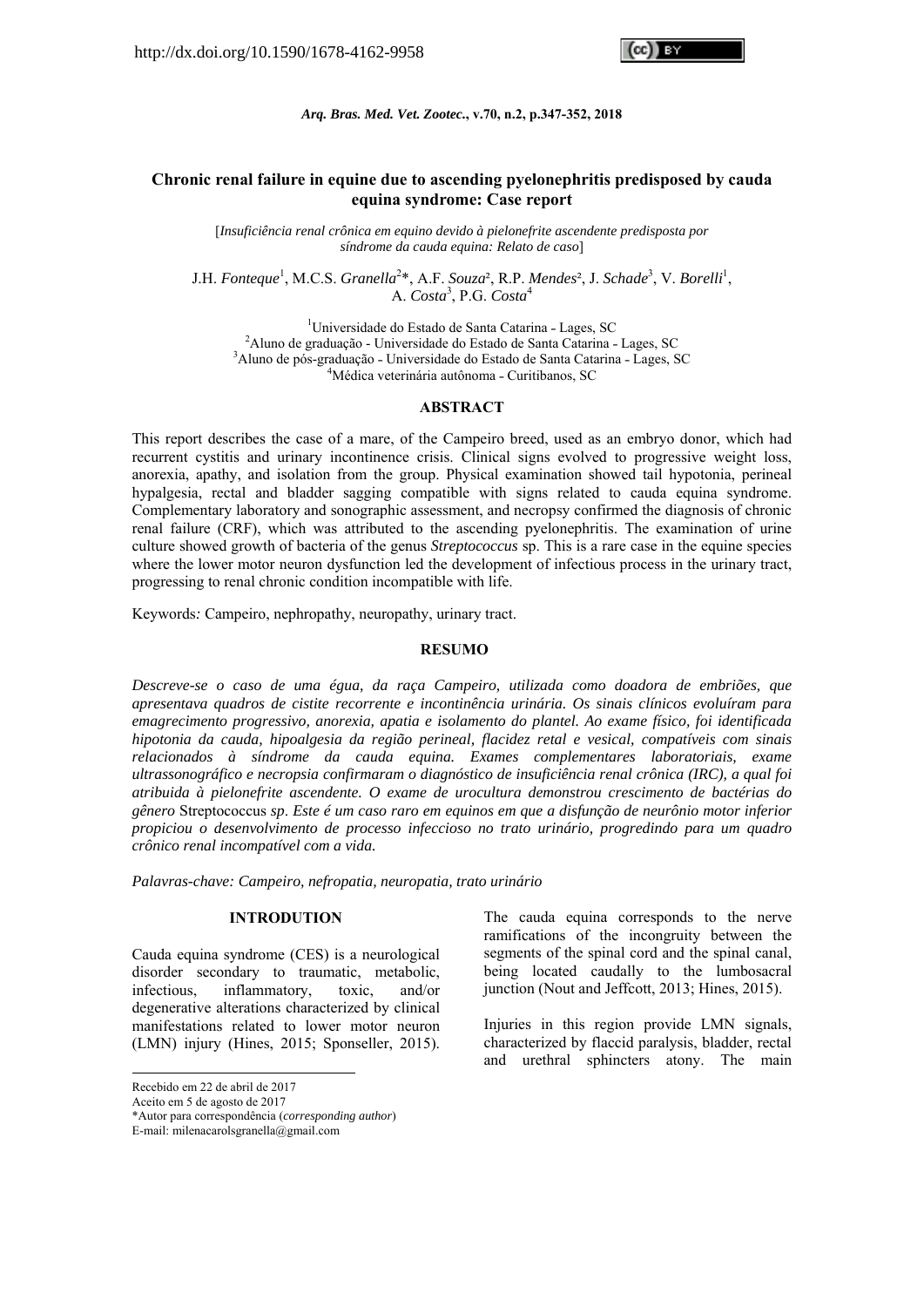complications established after cauda equina injury are related to the organs of the urinary tract, due to predispose bladder and kidney ascending infections, leading to cystitis and pyelonephritis, respectively, affecting organs functionality, and can result in chronic renal failure. (Schott, 2007; Dyce *et al.,* 2010; Schott, 2010).

Due to the infrequent clinical presentation of upper urinary tract changes resulting from neurological disorders, the objective is to describe the case of an equine with chronic renal failure secondary to pyelonephritis due to ascending infection of the urinary tract, which was predisposed by cauda equina syndrome, occurred in Lages city, Santa Catarina state, Brazil.

### **CASUISTRY**

An equine, female, Campeiro breed, 15 years old, weighing 400kg, used as an embryo donor, underwent medical examination at the Hospital de Clínica Veterinária (HCV) of Centro de Ciências Agroveterinárias (CAV) of Universidade do Estado de Santa Catarina (UDESC), Lages-SC, Brazil.

According to the clinical history, since it was acquired a year before presentation, the animal had urinary incontinence and recurrent episodes of cystitis, evolving into progressive weight loss, anorexia, apathy, reluctance to move and isolation from the group. No changes were observed on physical examination in vital parameters, however, rectal temperature did not provide reliable information due to anal sphincter relaxation and consequent air within it. The animal was lethargic, in standing position and nutritional status was considered thin (Figure 1). The mucous membranes were pink and uremic breath was evidenced during the inspection of the oral cavity. The abdominal auscultation revealed hypomotility in the four quadrants. Neurological examination showed incoordination characterized by ataxia and hind limbs paresis, tail hypotonia, perianal region hypoalgesia, anal sphincter relaxation and urinary incontinence. Rectal palpation showed distended rectum by air (pneumorectum) with few feces retention, bladder sagging and no changes in the caudal edge of the left kidney.



Figure 1. Equine, female, Campeiro breed, 15 years old, with chronic renal failure due to ascending pyelonephritis predisposed by cauda equina syndrome showig evident ribs and posture (1. A.) and evidence of coxal tuberosity, in a caudal view, characteristics of animal with lean nutritional status.

Laboratory tests were performed on the first day and revealed hemoconcentration (first day), anemia (following analyzes), neutrophilia leukocytosis, hyperproteinemia, hyperfibrinogenemia, azotemia, hypoalbuminemia, and hyperglobulinemia (Table 1). Urinalysis (collection by natural urination) revealed isostenuria (1.011), pyuria (leukocytes/field: 80- 120 with two crosses of bacteria), proteinuria (two crosses), neutral pH and presence of several leukocyte clusters, renal and vesical desquamation cells and large quantity of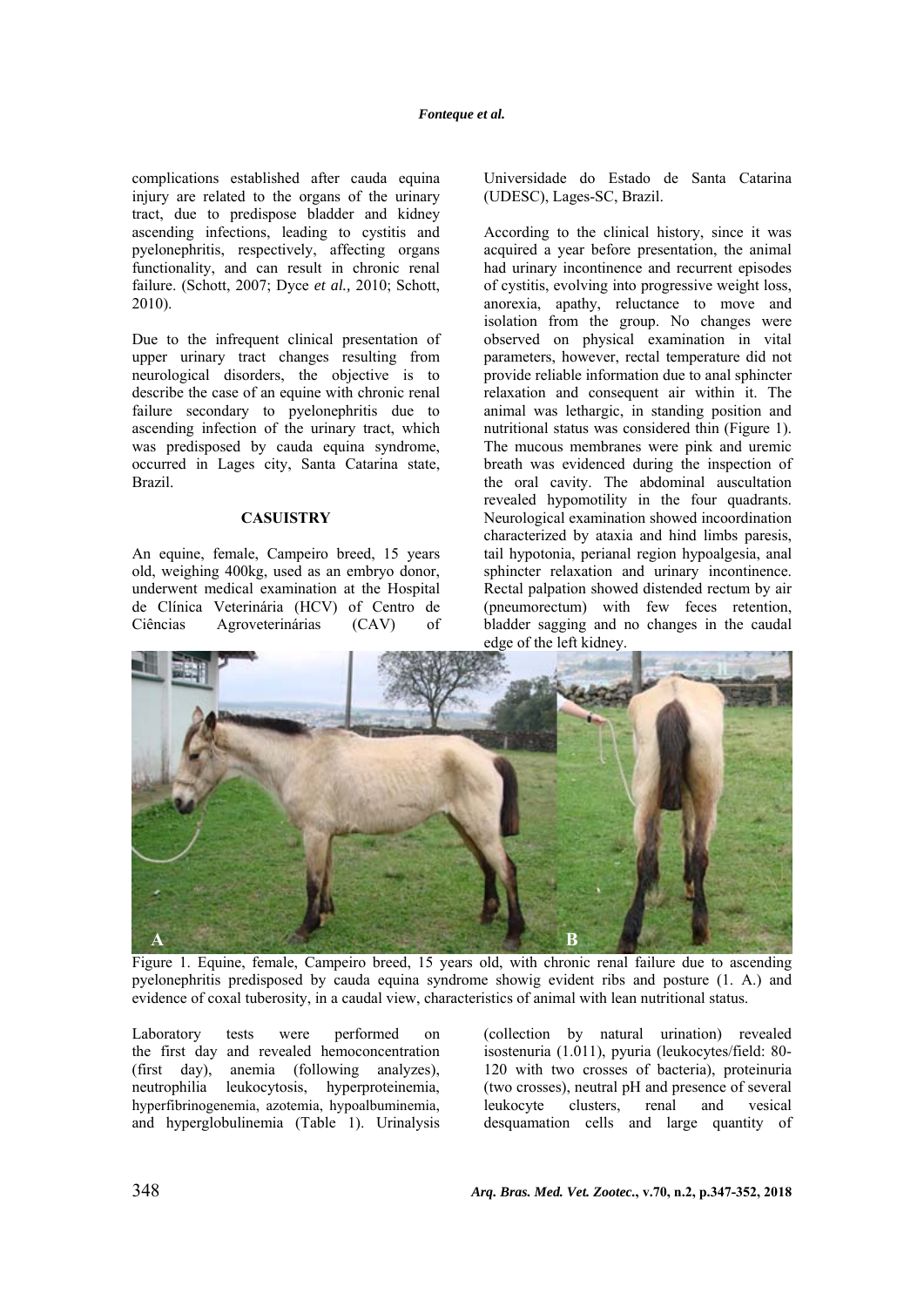sediment in the sample (Figure 2). The microbiological examination allowed, through uroculture, the isolation of bacteria of the genus *Streptococcus* sp. Ultrasound examination revealed a reduction of parenchymal thickness and multiple hyperechoic points distributed through the cortical layer of both kidneys.

Table 1. Values for complete blood cells and serum biochemistry tests performed on the first, fifth and eighth day of hospitalization of a female horse with chronic renal failure secondary to pyelonephritis

| Exams                       |           |              |              |
|-----------------------------|-----------|--------------|--------------|
| Eritrogram                  | First day | Fifth day    | Eighth day   |
| RBC $(x10^6/\mu L)$         | 6,43      | 5,52         | 5,38         |
| $PCV$ $(\%)$                | 32        | 21           | 23           |
| Hemoglobin $(g/dL)$         | 11,6      | 7,6          | 8,0          |
| MCV(fL)                     | 49,8      | 38,0         | 42,8         |
| MCHC (%)                    | 36,3      | 36,2         | 34,8         |
| Platelets $(x10^3/\mu L)$   | 396       | 102          | 117          |
| TPP(g/dL)                   | 10,8      | 10,3         | 11,1         |
| Fibrinogen (mg/dL)          | 800       | 600          | 500          |
| Leucogram                   |           |              |              |
| WBC $(x10^3/\mu L)$         | 24.850    | 13.410       | 14.330       |
| Neutrophils $(x10^3/\mu L)$ | 21.868    | 11.130       | 11.034       |
| Lymphocytes $(x10^3/\mu L)$ | 2.485     | 1.207        | 2.436        |
| Monocytes $(\mu L)$         | 497       | 134          | 573          |
| Eosinophils $(\mu L)$       | $\theta$  | 939          | 287          |
| Basophils $(\mu L)$         | $\theta$  | $\mathbf{0}$ | $\mathbf{0}$ |
| Serum biochemistry          |           |              |              |
| Urea $(mg/dL)$              | 352,18    | 207,03       | 244,10       |
| Creatinine (mg/dL)          | 6,73      | 3,70         | 3,87         |
| Total serum protein (mg/dL) | 10,06     | 9,80         | 10,73        |
| Albumin $(mg/dL)$           | 2,00      | 2,45         | 1,70         |
| Globulin (mg/dL)            | 8,06      | 7,35         | 9,03         |



Figure 2. Urine of cloudy appearance and presence of thick lump sediment collected by spontaneous urination, representing infectious process.

Treatment included electrolyte replacement with 0.9% sodium chloride intravenously (IV), totaling 180 liters, of these, 40 liters administered on the first day and another 20 liters for daily maintenance for seven days. A diuretic (furosemide) 4mg/kg, IV, SID was also used for two days. Associated with penicillin benzathine antibiotic therapy 30.000IU/kg, IM, every 48 hours for six days.

There was improvement in the clinical condition after the beginning of the treatment, characterized by return of the appetite and alert mental state. However, due to the irreversibility of the animal's condition and the unfavorable prognosis, euthanasia was indicated and proceeded with the consent of the owner.

At necropsy, the left kidney was reduced in size and was evidenced through the cut, purulent exudate and absence of the cortical and medullary layers. The right kidney was enlarged and absent from the medullary layer and purulent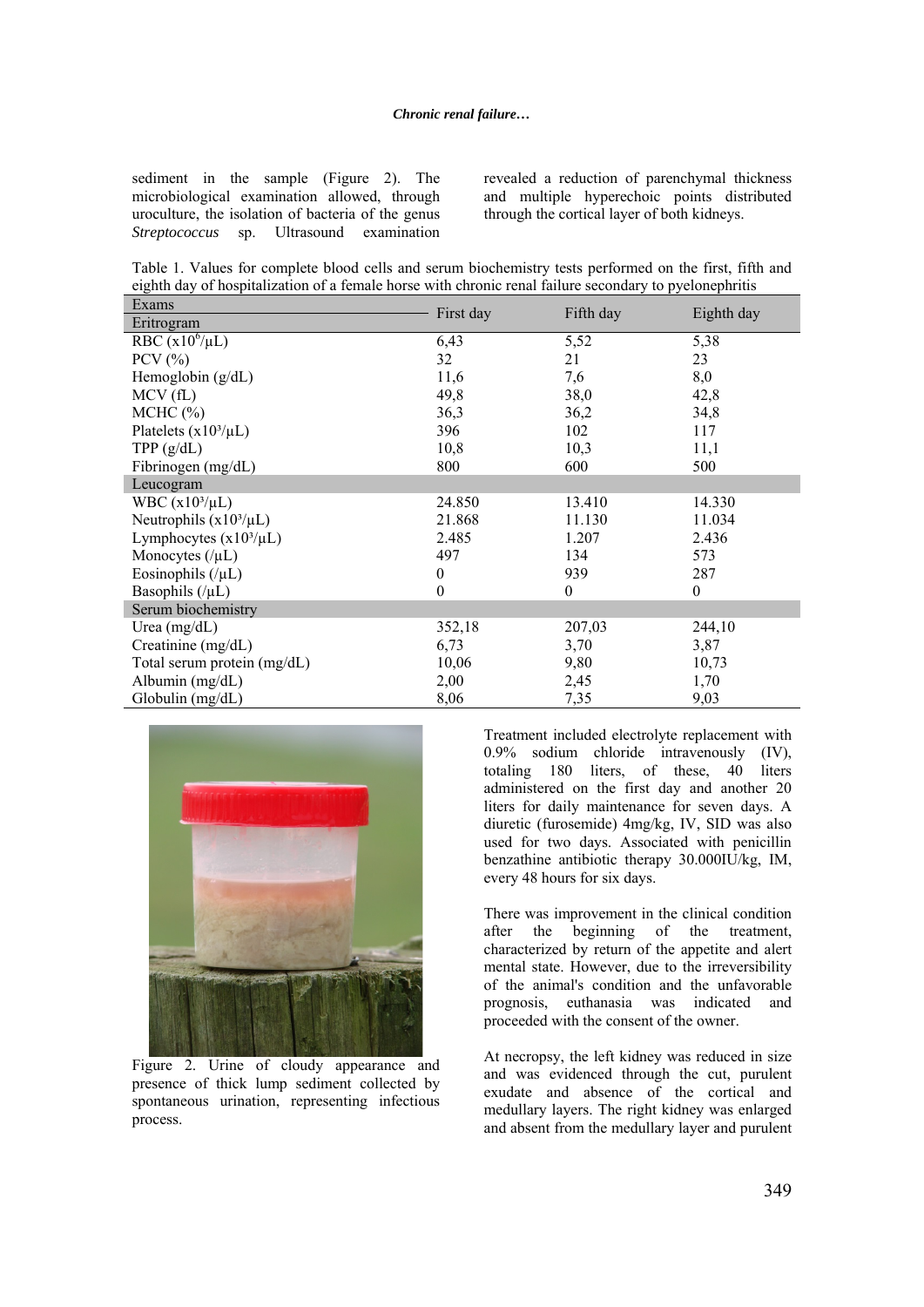exudate was evident through the cut (Figure 3). No alterations compatible with trauma, neoformation or stenosis were observed in the lumbosacral region of the spine. No alterations were observed in the other organs either. The bladder and ureters musculature were thickened, containing yellow, turbid-looking urine inside.

Histopathological examination revealed the kidneys with intense corticomedullary degeneration characterized by the marked multifocal infiltration of neutrophils, diffuse interstitial macrophages and thickening of Bowman's capsule.



Figure 3. Urinary tract organs of an equine female with chronic renal failure due to cystitis and ascending pyelonephritis. A) Reduced left kidney and increased right kidney in size, with thickening of the ureters. B) Kidneys with purulent exudate.

The diagnosis of chronic renal failure was established, which was attributed to ascending bacterial pyelonephritis, predisposed by the cauda equina syndrome, in which primary cause cannot be determined.

## **DISCUSSION**

Primary and/or secondary disorders of the renal functions in equines are rare and can be attributed to the fact that this species has a greater number of nephrons than other mammals, favoring compensatory mechanisms (Schott, 2007; Toribio, 2007; Schott, 2010), which may justify the long period of evolution of the reported picture.

According to Toribio (2007), Budras *et al.*  (2009) and Dyce *et al.* (2010), renal physiology is coordinated by sympathetic and parasympathetic autonomic innervation along somatic branches of the central nervous system (CNS). Budras *et al.* (2009) afirm that the coordination of the tonicity of the sphincter muscles and adjacent organs are performed by the LMN, which is responsible for interconnecting the CNS to the effector organ, so dysfunctions in these nerve conduction pathways result in neurogenic urinary incontinence (Hines, 2015; Sponseller, 2015).

The affection of the LMN in the case described is related to the CES, evidenced by signs of motor incoordination characterized by ataxia and paresis of the pelvic limbs, tail hypotonia, hypoalgesia of the perianal region, relaxation of the anal sphincter and pneumorectum observed in the physical examination. According to Hines (2015), motor incoordination and muscular atrophy of the pelvic limbs are uncommon, but may be observed along with signs of CES if the spinal cord affection extends cranially to the cauda equina.

Among the causes of CES, the most frequently reported causes are equine herpesvirus type 1 (EHV-1) encephalomyelopathy, equine protozoal myeloencephalitis (EPM), equine tail polyneuritis, degenerative myeloencephalopathy, sacral and spinal traumas, sorghum intoxication and neoplasms (Schott, 2010; Hines, 2015; Sponseller, 2015). However, in the present description the cause of the CES could not be determined due to the lack of information from the previous owner, since the animal was acquired already under this condition.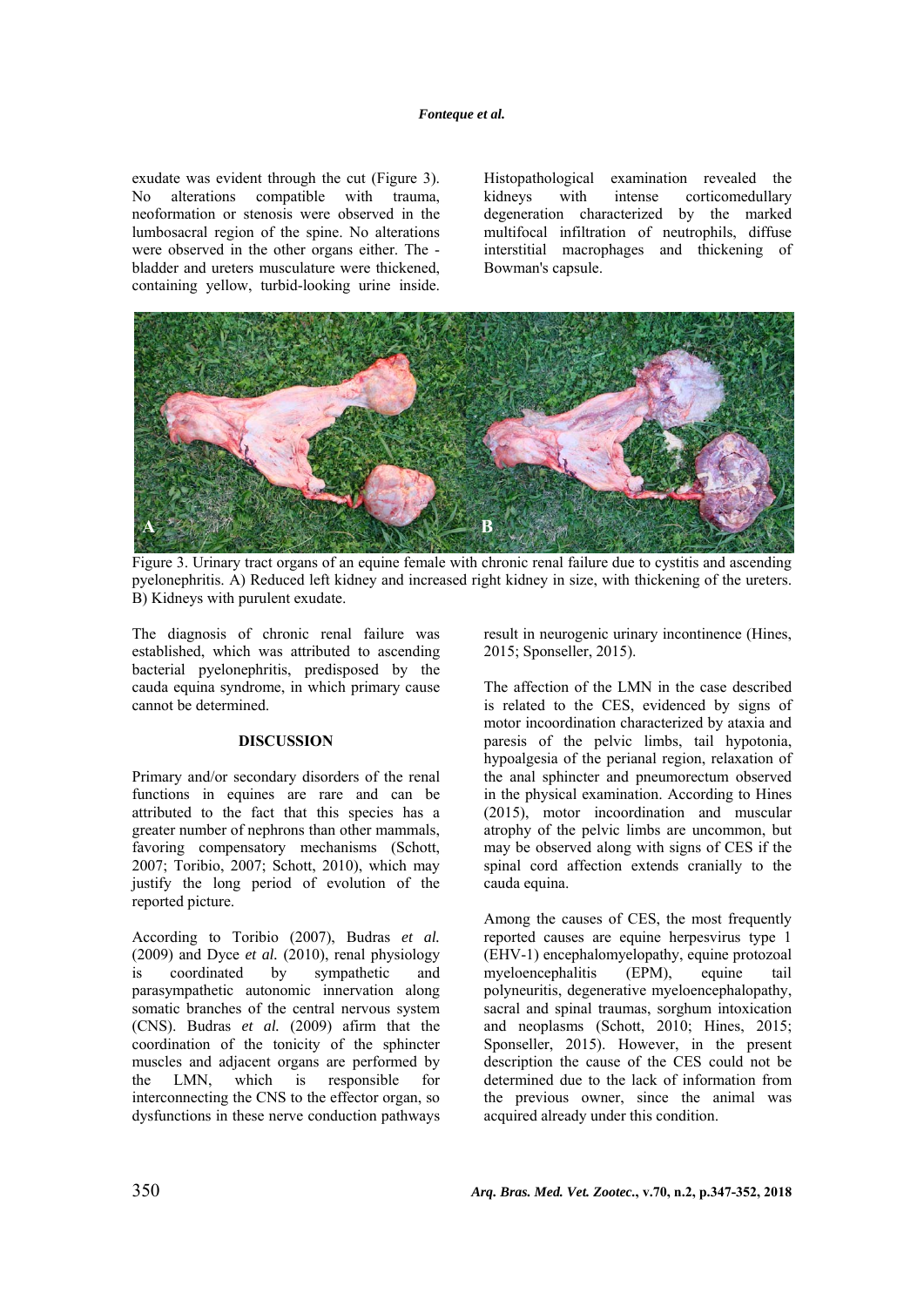The bacterial cystitis and pyelonephritis observed in the case come from the atony of the sphincters, which allowed the upward migration of the microorganisms to the upper portions of the urinary tract, considering that this is the most frequent route of the infections described in this system (Kunin, 1994). The isolated bacteria were *Streptococcus* sp., which according to Newman (2012), is the most commonly agent involved.

Another secondary condition that could be associated with the animal's clinical condition is idiopathic bladder paralysis (sabulous urolithiasis). It is described as the presence of abnormal amounts of crystalloid sediments within the bladder resulting from detrusor muscle dysfunction, since incomplete emptying of the organ occurs during urination (Schott, 2010; Newman, 2012).

In the case described, cystitis is diagnosed due to the neurogenic disorder involved in urinary incontinence, accompanied by ascending infection, and consequently, urinary vesicle mucosa constant irritation and accumulation of sediment, characterizing sabulous cystitis according to Rendle *et al.* (2008).

Anemia may be associated with the low body condition and with renal parenchymal degeneration, which interferes with erythropoiesis, since erythropoietin is insufficient or absent (Alpers, 2005).

The results of the serum biochemical tests confirmed the uremia, where urea and creatinine concentrations decreased after hydration. However, they remained elevated on the fifth and eighth day, demonstrating pre-renal and renal azotemia (Grossman *et al.*, 1982; Schott, 2007). Isostenuria reflected the inability of the urine to concentrate. These alterations associated to the intense corticomedullar degeneration observed in histopathology confirmed the CRF (Alpers, 2005; Toribio, 2007; Schott, 2010; Newman, 2012).

The treatment protocols for urinary vesicle dysfunction consist, regardless of etiology, in the stimulation of emptying and development of neurological reflexes (Rendle *et al.,* 2008). However, the longer the progression time, the greater the consequences involved and the greater the chances of ineffective treatment.

Antimicrobial therapy to treat secondary cystitis would have been more effective if it had been performed earlier, since at the stage in which the animal was, with renal parenchyma destruction and extensive involvement of the urinary tract organs, therapeutic strategy was inefficient, although the animal showed an improvement.

Other diagnostic methods for evaluation of renal function include biopsy and ultrasonography, which is the technique of choice to provide information on renal dimensions and structures, allowing for the confirmation of CRF (Schott, 2007; Schott 2010; Newman, 2012; Hines, 2015; Sponseller, 2015).

Animals that manifest CES due to the repercussion of the disease must be monitored since there can be compromising of vital organs and result in intense and irreversible lesions, especially in the urinary tract, as in the case reported. In this way, the importance of the interference of conscious professionals who are careful to avoid the progression of the ascending infection, as well as, to associate effective treatments to prevent CRF is reinforced.

### **CONCLUSIONS**

Although rare in equines, dysfunctions associated with the cauda equina predisposes the ascending infections of the urinary system. Thus, early clinical interventions are recommended in order to obtain a better prognosis.

#### **REFERENCES**

ALPERS, C.E. O rim. In: KUMAR, V.; ABBAS, A.K.; FAUSTO, N. (Eds.). *Robbins e Cotran patologia* – bases patológicas das doenças. 6.ed. Rio de Janeiro: Elsevier, 2005. p.999-1066.

BUDRAS, K.; SACK, W.O.; RÖCK, S. *Anatomy of the horse*: an illustrated text. 5.ed. Hannover: Schlütersche, 2009. 199p.

DYCE, K.M.; SACK, W.O.; WENSING, C.J.G. *The neck, back and vertebral column of the dog and cat* – veterinary anatomy. 4.ed. Missouri: Saunders Elsevier, 2010. p.407-419.

GROSSMAN, B.S.; KRAMER J.W.; BAYLY W.M. *et al.* Urinary indices for differentiation of prerenal azotemia and renal azotemia in horses. *J. Am. Vet. Med. A.*, v.180, p.284, 1982.